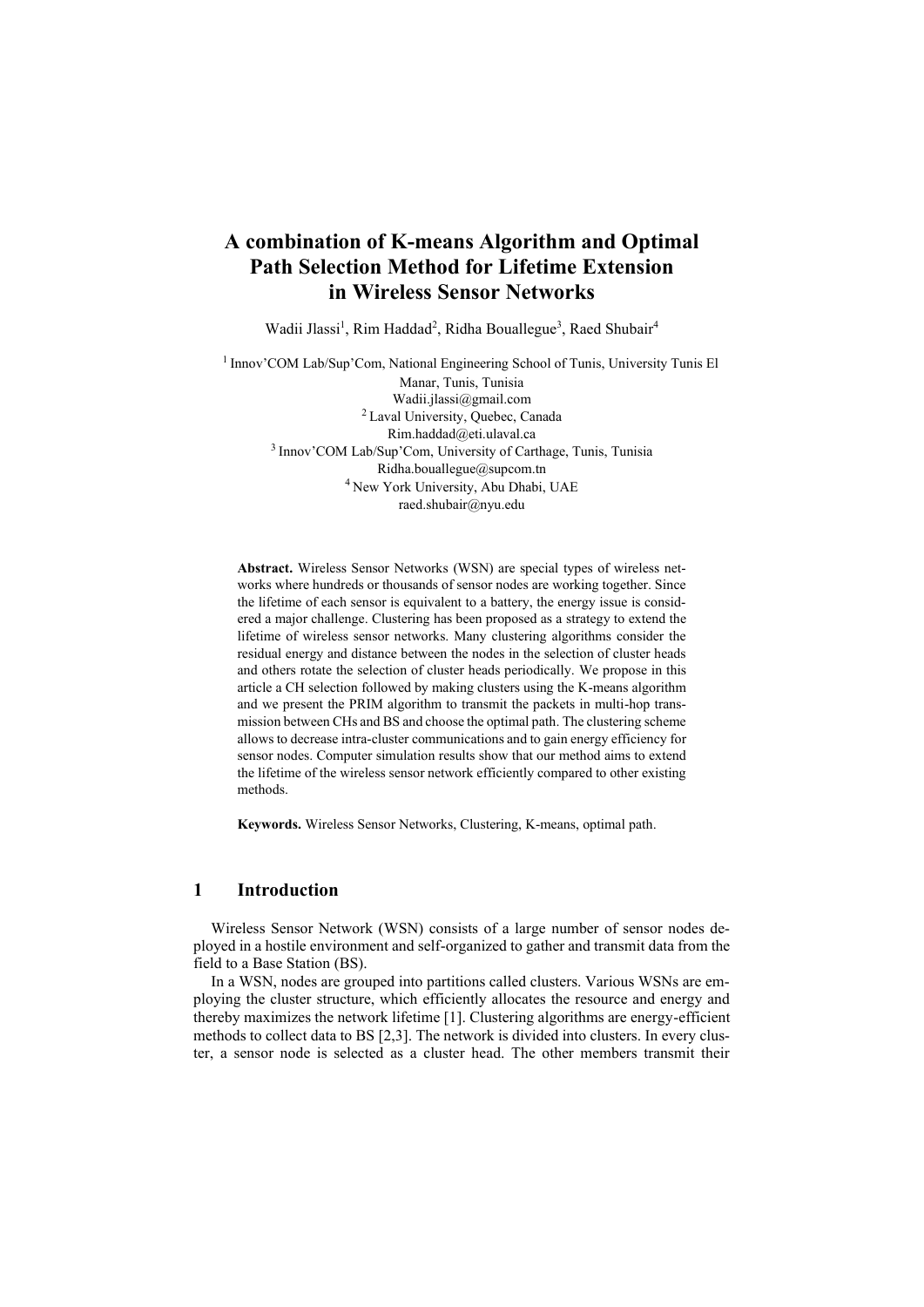collected information to the cluster head in a single-hope or multi-hope manner. After gathering information, which are distance separating the nodes and energy for cluster head selection and the optimal path between CH and BS for packets transmission. The cluster head transmits to the base station through the single-stage or multi-stage line [4].

The selection of CH is one of the most critical tasks in the management of WSNs since CHs consume much more energy than other nodes in the network [5]. To elect the cluster heads some protocols use a random number to balance the energy consumption of the sensor nodes over the networks [6]. One of the most recognized protocols in this regard is LEACH [7], it can reduce energy overconsumption by grouping the sensor nodes into clusters to decrease the number of transmitted packets and restrict the direct single-hop communication between the nodes and the base station. Leach-C [8] proposes a centralized clustering algorithm. The K-means algorithm [9] is used to form the clusters such that the distance between the nodes and the CH becomes minimal. The CHs transmit their data to the base station in one-hope. The Hierarchical Agglomerative Clustering (HAC) [10] proposed to group nodes into clusters, then elect CH on a formula that takes into account the position of the nodes and their remaining energy for the CHs packets transmission to the BS. HACMH proposed multi-hop transmission between CHs and BS by applying spanning tree algorithm for choosing the optimal path.

These protocols aim to extend the network lifetime, decrease the number of transmitted packets and reduce direct communication between CHs and BS. This paper introduces the energy usage of sensor networks and how to extend the network lifetime of the sensor nodes by using important criteria.

As an expansion of some previous works in this area, the contributions of this work could be summarized as follows:

- We select CH and optimal path to manage wireless sensor networks efficiently in energy.
- We use K-means algorithm to elect the center of each cluster as a data-gathering point. This algorithm allows to decrease intra-cluster communications.
- We propose a PRIM algorithm for multi-hop transmission between CHs and CH and BS by applying a spanning tree algorithm (PRIM) for choosing the optimal path to avoid the direct transmission between CHs and BS and minimize data transmission time between CHs.

The paper is organized as follows. Section 2 presents the related research, and Section 3 introduces the proposed scheme. The simulation results and discussions are presented in Section 4. Finally, Section 5 concludes the paper and suggests future work.

## **2 Related works**

 Wireless sensor nodes perform the operation of transmitting the data from the source to the destination which should be made in an efficient way so that the data transmission between the sender and the receiver will be in an effective manner. The sensor nodes have limitations in storage, power, latency, constraint bandwidth, and reduced corporal size [11].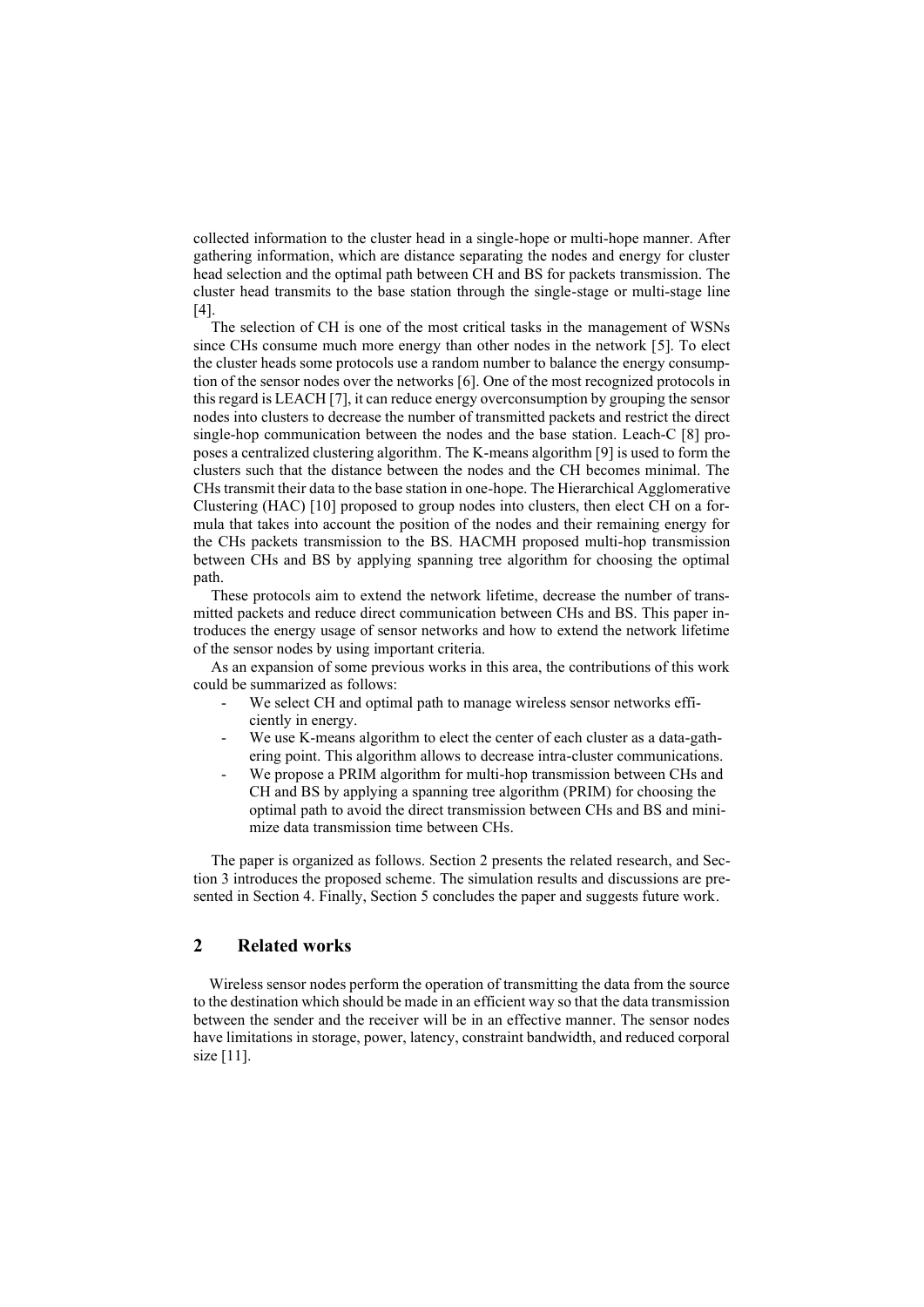In this section, we briefly review some recent researches proposed for clustering in WSNs that are relevant to our approach. Leach protocol [7] is a typical routing scheme based on clustering. The algorithm consists of electing the CHs to distribute the energy consumption evenly among the nodes. The CHs aggregate the data collected from the member nodes and transmit it to the BS. The protocol is based on a probabilistic model that rotates CHs selection in order to balance the energy consumption of nodes in the network. However, Because of the probability model, the Leach protocol has some drawbacks. CHs could be situated very close to each other or in a place where the number of nodes is small. In this case, the protocol doesn't consider the remaining energy of each node. To avoid these drawbacks, the LEACH-C protocol employs a centralized control approach using the location information of the sensor nodes [12]. During the set-up phase, each member node transmits the current location information and energy level to the BS. Then the BS calculates the average energy of the member nodes in the current round and divides the network into a number of clusters. After the selection of a CH in each cluster, the member nodes send the data to the closest CH. Finally, the set-up phase is completed after deciding the routing path. The energy consumption of CH can be reduced by the efficient selection of the CH using the location information of the member nodes. Although, the requirement of getting exact location information of all sensor nodes causes additional energy consumption and the routing path is not always shorter than LEACH protocol.

The protocol HEED [13] chooses CH by referring to the residual energy of each member node. It also considers the inter-cluster communication cost as a secondary clustering parameter. This protocol extends the network lifetime and creates well-distributed clusters. But, the random selection of the cluster heads may cause higher communication between a cluster head and a base station. The ER-HEED [13] (Energybased Rotated HEED) is considered an improvement of the HEED protocol with the introduction of rotation in equal-sized clusters. This protocol consists of three phases as follows:

- The cluster formation and cluster head selection are performed according to the HEED protocol.
- The CH election is the member of the cluster with the highest energy without the need to perform an election protocol.
- If any cluster member dies, re-clustering is performed by repeating cluster formation and cluster head election step.

The HACSH [11] uses hierarchical agglomerative clustering (HAC) for the formation of clusters from the nodes based on the Euclidean distance (nearest neighbor) between nodes. The HAC algorithm is executed to form k clusters from n nodes with  $K \leq n$ . After running the HAC algorithm, the distance between node i and the base station (BS) is calculated in Equation (1):

$$
d_i = \sqrt{(x_i - x_{sb})^2 - (y_i - y_{sb})^2)}
$$
 (1)

After that, we calculate the distance between node i and the base station (BS) in the cluster and the centroid, the nearest node will be designated as CH. Now, each node is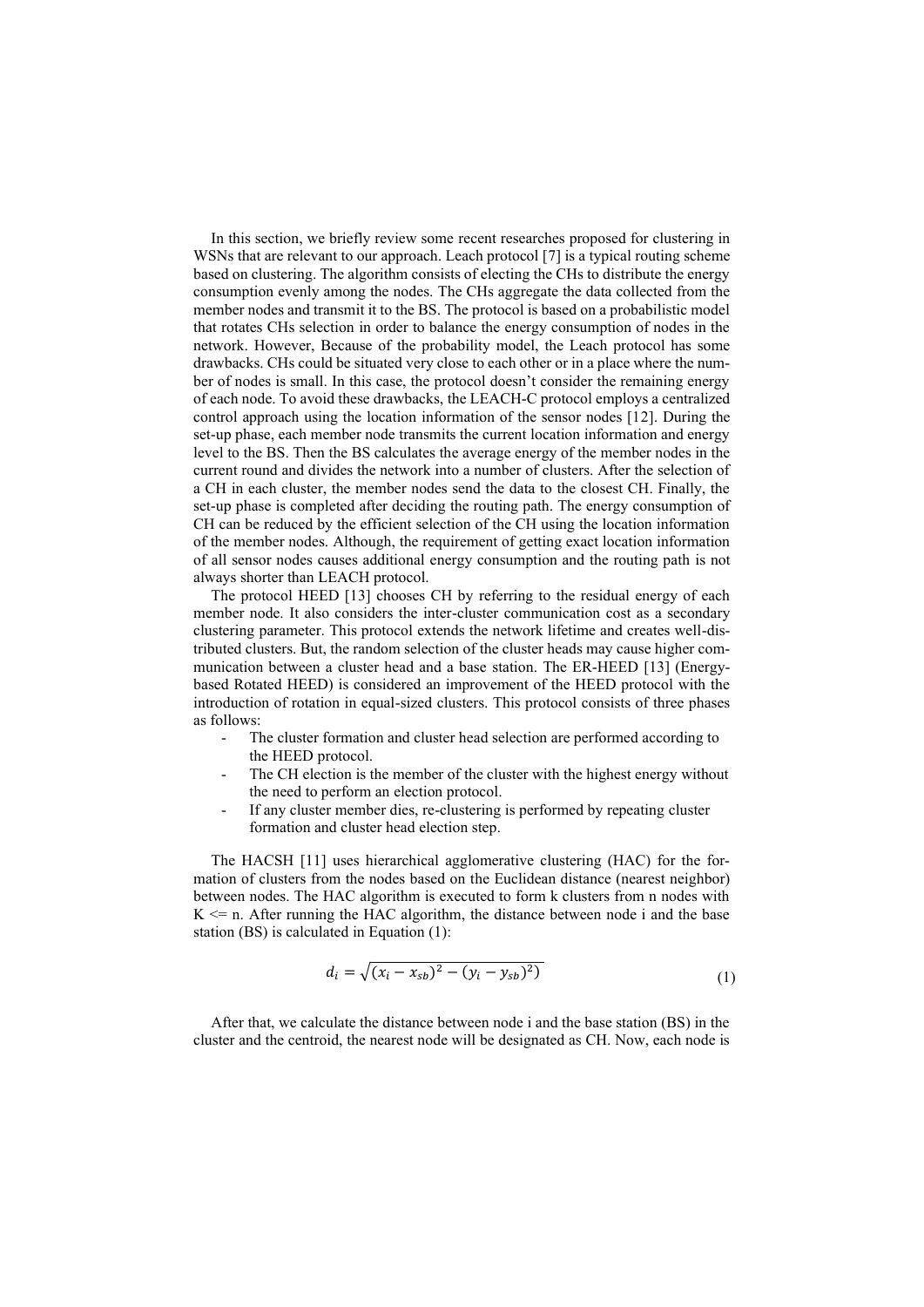associated with one of the k clusters, we calculate the opti point for each cluster which is given by the following formula opti (xopti; yopti) (2,3) with:

$$
X_{opti} = \frac{1}{\sum_{i=1}^{s} E_i} * \sum_{j=1}^{s} E_j x_j
$$
 (2)

$$
Y_{opti} = \frac{1}{\sum_{i=1}^{S} E_i} * \sum_{j=1}^{S} E_j x_j
$$
 (3)

Finally, we choose the nearest node of the opti mark (xopti; yopti) as the new CH, always based on the Euclidean distance between the nodes of each cluster and opti point is illustrated in Equation (4):

$$
d_i = \sqrt{(x_i - x_{opti})^2 + (y_i - y_{opti})^2}
$$
 (4)

All nodes of the cluster transmit packets to CH, which will handle to transmit them to the base station (BS).

## **3 Proposed work**

In this section we propose a data gathering point selection method which employs the K-means algorithm for CHs selection. To transmit the packets from CHs to BS. We propose a minimum spanning tree.

### **3.1 Network Model:**

The sensor nodes are randomly distributed in the target area and have the same amount of energy when they are initially deployed. Each node has an ID number and is placed stationary after the deployment. The Base Station can be placed anywhere in the area. Sensor nodes can send the data to it and The CHs are aware of their remaining energy.

#### **3.2 Energy Consumption Model:**

To evaluate the performance of the proposed method, we will compare its energy model to LEACH.As defined in this model, there are two cases: the free space(fs) and the multi-path (MP). When the distance between a sending node and a receiving node is less than threshold value d0, the free space model,  $d^2$  powerless, is used. Otherwise, multipath

model,  $d<sup>4</sup>$  powerless, is used. From the two models above, the energy consumption for transmitting a k-bit packet over a distance d is given by Equation (5):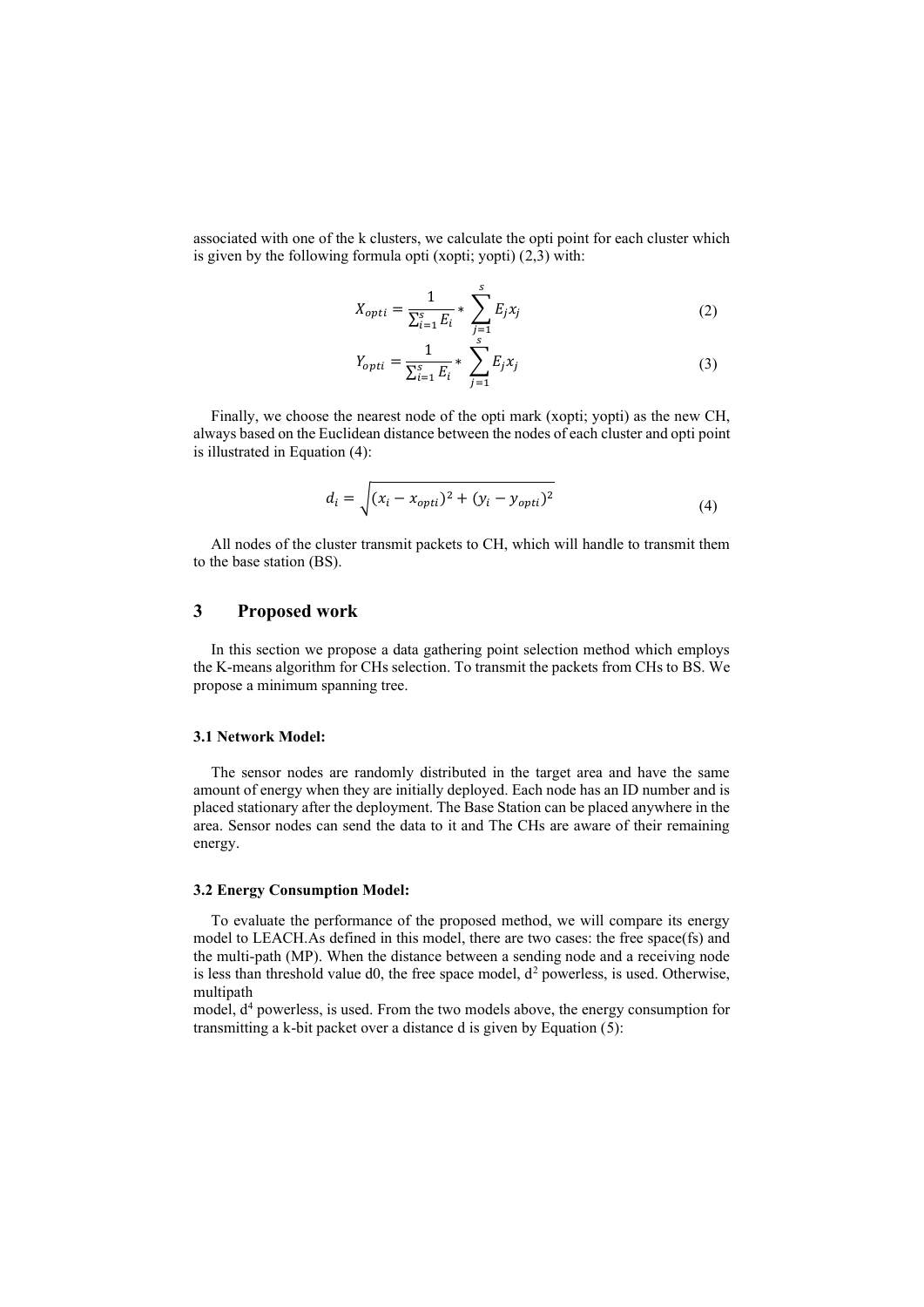$$
E_{Tx}(K,d) = E_{elec} * K + \mathcal{E}_{fs} * k * d^2, d < d_0
$$
  
\n
$$
E_{Tx}(K,d) = E_{elec} * K + \mathcal{E}_{mp} * k * d^4, d \ge d_0
$$
\n(5)

Where E<sub>elec</sub> is the energy required for processing 1-bit data with the electronic circuits. εfs and εmp is the energy taken for transmitting 1-bit data to achieve an acceptable bit error rate in the case of the free space model and multipath model, respectively. They are dependent on the distance of transmission. Note that energy dissipation of free space and multipath is proportional to  $d^2$  and  $d^4$ , respectively. The threshold,  $d_0$ , can be obtained by Equation (6):

$$
d_0 = \sqrt{\frac{\mathcal{E}_{fs}}{\mathcal{E}_{mp}}} \tag{6}
$$

The energy taken to receive a k-bit message is calculated in Equation (7):

$$
E_{Rx=E_{elec}} * K \tag{7}
$$

### **3.3 Proposed Scheme:**

After deployment of sensor nodes in the sensed area, we divide the area into clusters. The clustering decreases redundant data, reduce the number of inter-node communication by localizing data transmission within the clusters and decrease the overall amount of transmission to the base station.

In this section, we will present our approach. The proposed scheme uses K-means algorithm for clusters creation from the nodes based on the Euclidean distance between them.

The algorithm accepts two inputs:  $S = \{s_1, s_2, \ldots\}$  sensor nodes with location information and k number of clusters. The output is  $C = \{C1, C2...Ck\}$  set of clusters with input data partitioned among them.

K-means consists of three steps as follows.

Step 1: Initial clustering

K-means algorithm is executed clusters creation in wireless sensor networks. First, k out of n nodes are randomly selected as the CHs. Each of the remaining nodes decides its nearest CH according to Euclidean distance

- Step 2: Re-clustering

After that, each node in the network is assigned to a cluster. The centroid of each cluster is illustrated in Equation (8).

$$
Centroid(X, Y) = (\frac{1}{s} \sum_{i=1}^{s} x_i , \frac{1}{s} \sum_{i=1}^{s} y_i)
$$
\n(8)

Note that the centroid of a cluster is a virtual node located at the center position of the cluster. In this step, the center of each cluster is updated and the new center will be the average location point of all the sensor nodes locations in the cluster. For each node,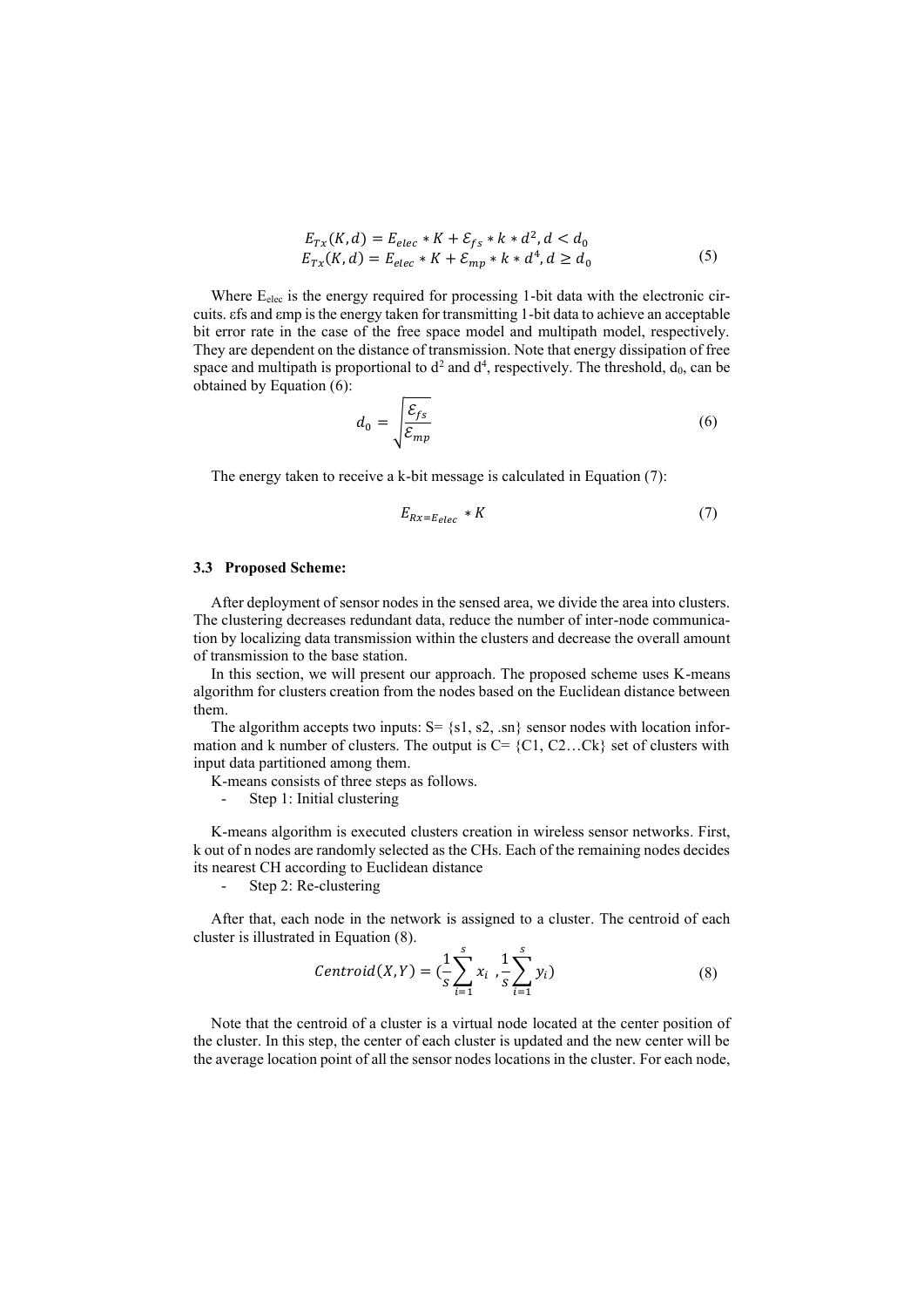recalculate the distance between the node and all cluster centers using Euclidean distance and allocate the closest one with the new center (CH) in each cluster, Step 2 is recursively executed until no point switches clusters and the CH is not changed anymore.

Step 3: Choosing the CH

As soon as clusters are formed, an ID number is assigned to each node of a cluster according to the distance from the centroid, assigning a smaller number to the closer one. The ID number of a node indicates its order to be chosen as a CH. Therefore, the ID number plays an important role in the selection of a node as CH. The residual energy of the CH is checked every round to retain the connectivity of the network. If the energy of the CH is smaller than the preset threshold, the node in the next order is selected as a new CH. The newly elected CH informs the other nodes of the change of the CH. After clustering and CHs selection, in each round, the proposed scheme adopts multihop transmission between CHs and BS by applying a spanning tree algorithm (PRIM) for choosing the optimal path.

#### **3.4 PRIM algorithm:**

The algorithm starts with a tree consisting of a single vertex, and continuously increases its size one edge at a time. It halts when all the vertices have been reached.

- Input: A non-empty connected weighted graph with vertices V and edges E (the weights can be negative).
- Initialize:  $V_{new} = \{x\}$ , where x is an arbitrary node (starting point) from V,  $E_{new} = \{\}$  and Repeat until  $V_{new} = V$ . Then, choose an edge  $\{u, v\}$  with minimal weight such that u is in  $V_{new}$  and v is not (if there are multiple edges with the same weight, any of them may be picked). Finally, add v to Vnew, and  $\{u, v\}$  to  $E_{new}$ .
- Output: V<sub>new</sub> and E<sub>new</sub> describe a minimal spanning Tree.



**Fig. 1.** Steps of the algorithm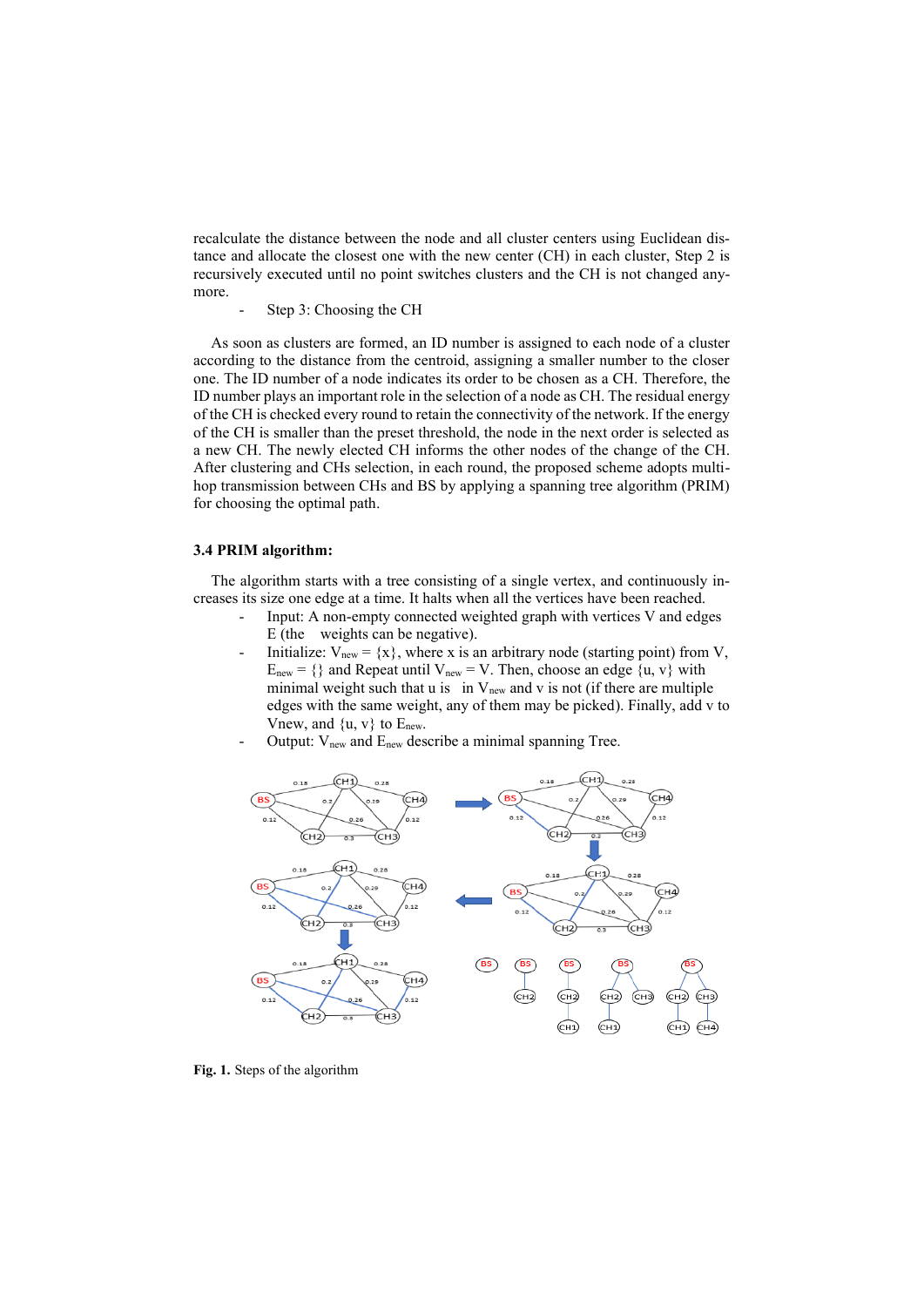In this example, we present and suppose 4 clusters with one BS in figure1. We calculated the distance between all CHs and BS. Initially, the root of the tree is always BS. The weight between nodes in the graph is represented by the distance between CHs, CH, and BS. After building the minimum spanning tree using the PRIM algorithm, each CH sent packets to the CH or directly to the BS.

### **4 Simulations Results**

In the previous section, we analyzed and evaluated the simulation results with different numbers of clusters. Then, we compared the results with other algorithms namely LEACH-C, ER-HEED, HACMH, and k-means under different scenarios to validate the network performance. The proposed method has been implemented in MATLAB R2015a. Here, we consider a network of 200 sensor nodes randomly distributed in a field of 200m \* 200m, and the values used in the first model are described in Table 1.

| Parameter                       | Value                  |
|---------------------------------|------------------------|
| Size of the network             | $200 \text{ m}$ *200 m |
| N (Number of deployed nodes)    | 200                    |
| $E_0$ (initial energy of nodes) | 1 J                    |
| Eelec                           | 50 nJ/bit              |
| Ecpu                            | $7 \n  nJ/b$ it        |
| <b>Efs</b>                      | $10 \pi/b$ it/m2       |
| Emp                             | $0.0013$ pj/bit/m4     |
| Position of base station        | $0 m*0 m$              |
| Packet size                     | $4000 \text{ bits}$    |

**Table 1.** Simulation Parameters

The proposed method is analyzed with the different number of clusters in the network. In Fig.2, First, when  $k=3$  clusters, the network lifetime is estimated as 1020 rounds. Then, when the number of clusters increases to 10 clusters the network lifetime increases to 1376 rounds. As the cluster number increases, the size of the cluster decreases. So, the energy consumption decreases when the network is divided from 3 clusters to 10 clusters, and the simulation results show the same performance when the number of clusters is 15, 20, and 30.

Next, the proposed scheme is compared with related works in terms of network lifetime and remaining energy. Network lifetime is defined as the number of rounds when all the nodes run out of energy. In Table 2, We compare the behavior of the network in terms of the First Node Dies FND, the Half of the Nodes Alive HNA and the Last Node Dies LN. The configuration parameters for the simulation are presented in Table 1 with the number of clusters is  $k=15$ .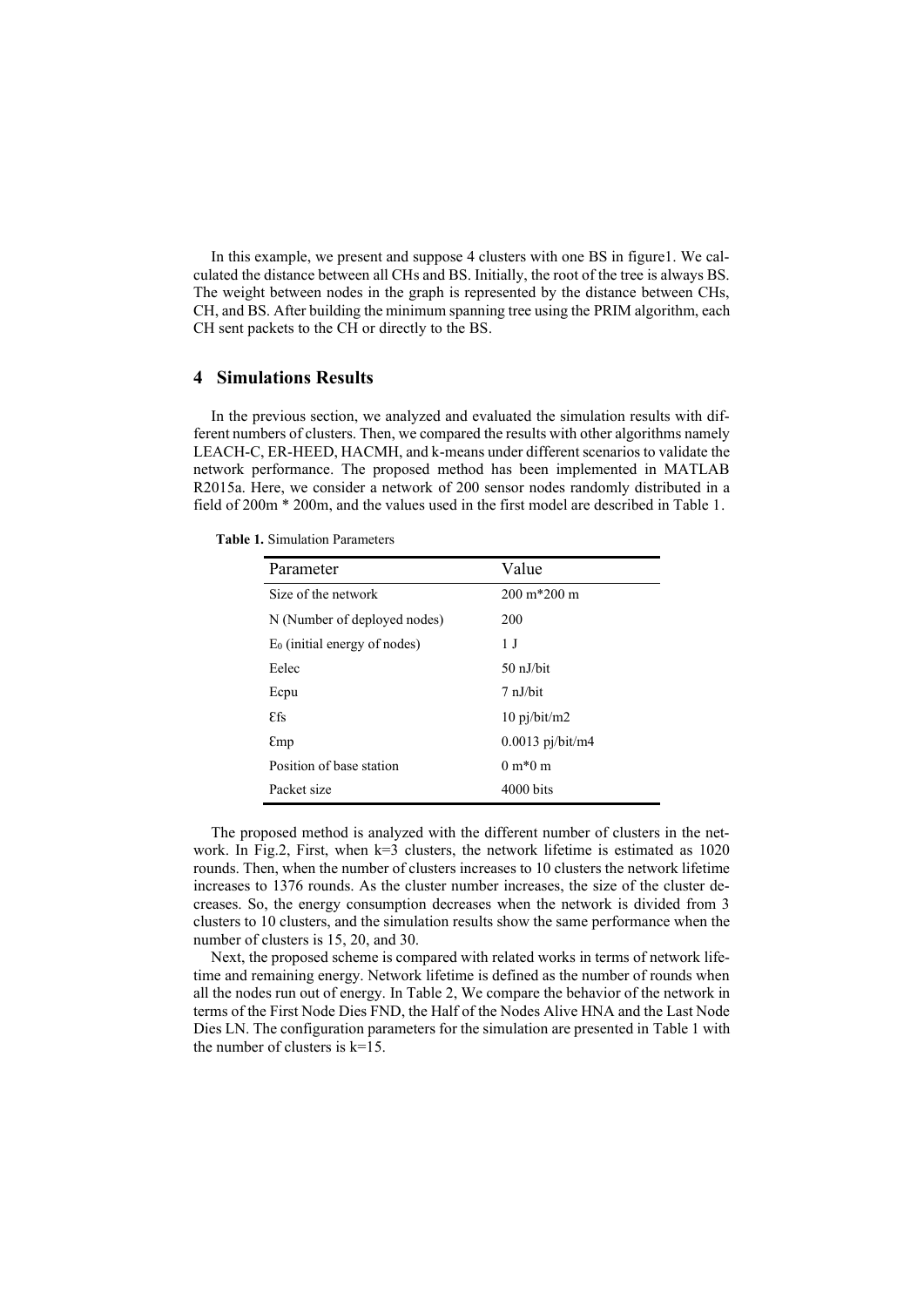

**Fig. 2.** Number of clusters and rounds

The number of alive nodes is checked to assess the lifetime of the network. In figure 3, we note that the proposed scheme has the highest alive node from the beginning to the total depletion of nodes. After 1500 rounds, almost no alive node is left with Leach-C, ER-HEED, HACMH, and k-means but about 25 nodes are still alive with the proposed scheme. This is since communication overhead is lower than that with compared protocols. Note that the proposed scheme forms the clusters so that the distance between the CH and the member's nodes are minimized also the communication between CHs and CH and BS is optimal.

| Algorithm                       | <b>FND</b> | <b>HNA</b>  | LND          |
|---------------------------------|------------|-------------|--------------|
| LEACH-C                         | 149        | 488         | 1032         |
| <b>ER-HEED</b>                  | 183        | 599         | 1120         |
| <b>HACMH</b>                    | 191        | 655         | 1185         |
| <b>K-MEANS</b><br>PROPOSED WORK | 300<br>500 | 742<br>1050 | 1495<br>1780 |
|                                 |            |             |              |

**Table 2.** Values of FND, HNA and LND metrics for each algorithm

Figure 4 shows the remaining energy of the network as the round proceeds. The proposed scheme is always better than Leach-C, ER-HEED, K-means, and HACMH. We observe in Figure 4 that little energy is left after 1050 rounds with Leach-C and ER-HEED and after 1200 rounds with HACM and K-means. However, the network still has some residual energy until 1780 rounds with the proposed scheme.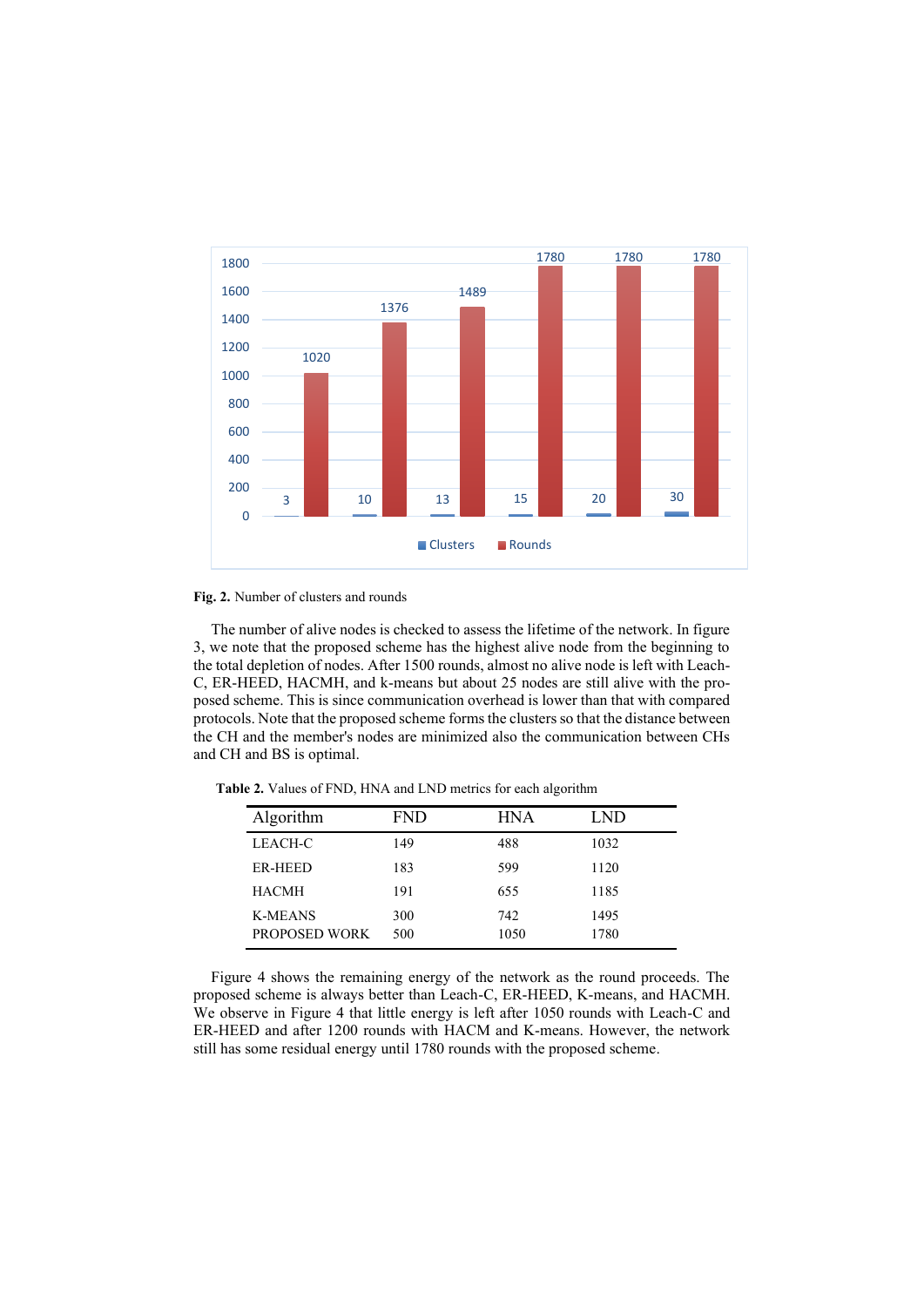

**Fig. 3.** Distribution of alive sensor nodes according to the number of rounds for each algorithm



**Fig. 4.** Residual energy of the network as the round proceeds